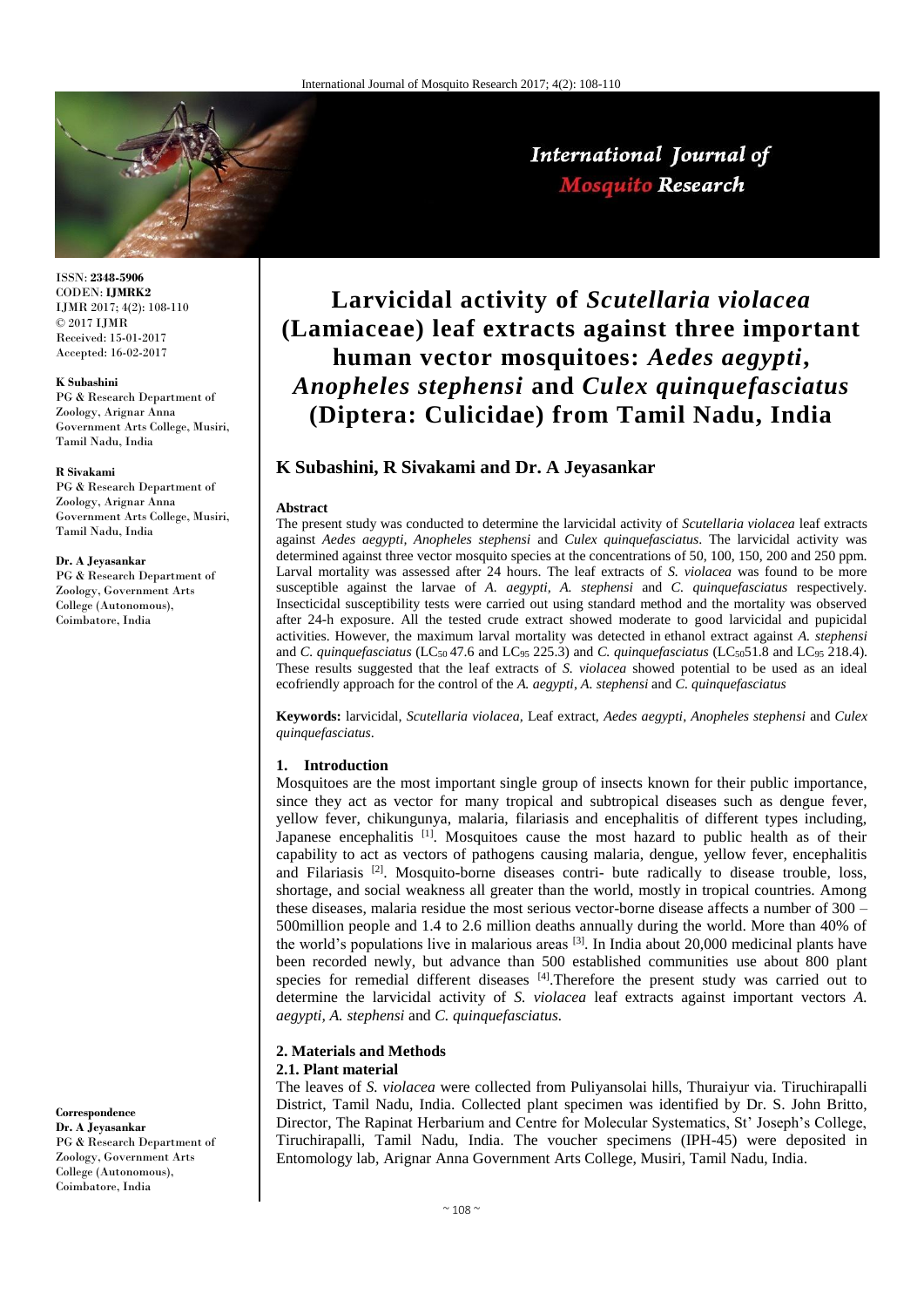### **2.2. Extraction method**

The dried leaf (500g) was powdered mechanically using commercial electrical stainless steel blender and extracted sequentially with hexane, chloroform and ethanol (2500 ml, Ranchem), in a Soxhlet apparatus separately until exhaustion. The extract was concentrated under reduced pressure 22–26 mmHg at 45 °C by 'Rota-vapour' and the residue obtained was stored at 4 °C.

## **2.3. Vector rearing**

Eggs and larvae of *A. aegypti, A. stephensi* and *C. quinquefasciatus* were collected from National Centre for disease control (Communicable Diseases), Government of India ministry of health and family welfare, Southern India branch, field station, Mettupalayam, Coimbatore, Tamil Nadu, India. The larvae were kept in the plastic buckets half filled with tap water and fed with dog biscuit once a day initially and twice during the later stages of development. Water in rearing container was refreshed every day by removing a little quantity of water from the rearing buckets and replacing with fresh water. This was aimed at preventing scum from forming on the water surface.

### **2.4. Larvicidal bioassay**

The larvicidal activity of plant crude extract was assessed by using the standard method as prescribed by WHO [5]. From the stock solution, five different test concentrations (*viz.,* 50, 100, 150,200 and 250ppm for crude extracts and 25,50 and 75ppm for fractions was prepared and tested against the freshly moulted  $(0 - 6 \text{ hrs})$   $4^{\text{th}}$  instar larvae of *A. aegypti, A. stephensi* and *C. quinquefasciatus*. Twin20 (emulsifier) in water was treated as control. The larvae of these mosquito species (25 larvae) was introduced in 500-ml plastic cups containing 250 ml of aqueous medium (249 ml of dechlorinated water + 1ml of emulsifier) and the required

amount of plant extract was added. The larval mortality was observed and recorded after 24 h of post treatment. For each experiment, five replicates were maintained at a time. The percentage of mortality was calculated by using Abbott's formula [6].

### **2.5. Statistical analysis**

The  $LC_{50}$ ,  $LC_{90}$ , 95% confidence limit of Lower Confidence Limit (LCL) and Upper Confidence Limit (UCL), chi-square values and the degrees of freedom was calculated by using probit analysis with Statistical Package for Social Sciences (SPSS) 16.0 Version in MS-Excel, 2007.

### **3. Results**

As discussed in materials and methods, the results of relative toxicity of *S. violacea* against *A. aegypti*, *A. stephensi* and *C. quinquefasciatus* after 24 hours of treatment are presented in table 1. In the present study larvicidal activity of crude extracts of *S. violacea* tested against larvae of mosquito species. It was evident from table 1 that all the tested crude extracts demonstrated significant larvicidal activity against *A. aegypti, A. stephensi* and *C. quinquefasciatus.* Present results reaveld that ethanol extract of *S. violacea* showed more susceptible to *A. stephensi* and followed by *C. quinquefasciatus*, *A. aegypti.* The highest larval mortality was found in ethanol extract of *S. violacea* 100% (LC<sub>50</sub> 47.6 and LC<sub>95</sub> 225.3) on *A. stephensi* and 100% ( LC<sub>50</sub>51.8 and LC95218.4) observed in chloroform extract on *C. quinquefasciatus* and followed by hexane extract 57.8% (LC<sub>50</sub>205.3 and LC<sub>95</sub> 598.8), 90.5% (LC<sub>50</sub>49.5 and LC<sub>95</sub> 306.5), 91.4% ( $LC_{50}$ 52.4 and  $LC_{95}$  299.4) chloroform extract 60.8% (LC<sub>50</sub>179.6 and LC<sub>95</sub> 605.1), 83.5% (LC<sub>50</sub>82.9 and LC<sub>95</sub> 392.6) and 87.6% (LC<sub>50</sub>93.9 and LC<sub>95</sub> 334.7) respectively (Table 1). Chi- square value was significant at *p<*0.05 level.

| Solvent extract      | Concentration (ppm) |                                                                                                                                                                                                      |                 |                |                | $LC_{50}$ | 95% Confidence<br>Limit (ppm) |            | $LC_{95}$ | 95% Confidence<br>Limit (ppm) |            | x2<br>$(df=4)$ |
|----------------------|---------------------|------------------------------------------------------------------------------------------------------------------------------------------------------------------------------------------------------|-----------------|----------------|----------------|-----------|-------------------------------|------------|-----------|-------------------------------|------------|----------------|
|                      | 50(ppm)             | 100(ppm)                                                                                                                                                                                             | 150(ppm)        | 200(ppm)       | 250(ppm)       | (ppm)     | LCL                           | <b>UCL</b> | (ppm)     | LCL                           | <b>UCL</b> |                |
| A. aegypti           |                     |                                                                                                                                                                                                      |                 |                |                |           |                               |            |           |                               |            |                |
| Hexane               | $24.2 \pm 2.2$      | $35.4 \pm 2.1$                                                                                                                                                                                       | $41.4 \pm 3.5$  | $47.4 \pm 1.1$ | $57.8 \pm 3.9$ | 205.3     | 176.8                         | 251.8      | 598.8     | 472.64                        | 881.1      | 0.534          |
| Chloroform           | $30.2 \pm 1.4$      | $38.4 \pm 3.0$                                                                                                                                                                                       | $46.4 \pm 2.6$  | $52.2 \pm 3.5$ | $60.8 \pm 3.6$ | 179.6     | 150.8                         | 220.0      | 605.18    | 470.5                         | 925.8      | 0.101          |
| Ethanol              | $44.2 \pm 3.5$      | $52.6 \pm 2.1$                                                                                                                                                                                       | 61.5. $\pm 2.5$ | $74.2 \pm 1.6$ | $89.4 \pm 2.6$ | 86.6      | 58.2                          | 106.8      | 341.2     | 295.8                         | 417.3      | 3.051          |
| A. stephensi         |                     |                                                                                                                                                                                                      |                 |                |                |           |                               |            |           |                               |            |                |
| Hexane               | $46.4 \pm 3.5$      | $69.2 \pm 2.5$                                                                                                                                                                                       | $72.5 \pm 2.5$  | $81.5 \pm 3.9$ | $90.5 \pm 3.5$ | 49.5      | 9.2                           | 75.1       | 306.5     | 265.4                         | 376.8      | 2.731          |
| Chloroform           | $43.2 \pm 2.7$      | $56.4 \pm 3.5$                                                                                                                                                                                       | $60.4 \pm 2.4$  | $71.5 \pm 3.5$ | $83.5 \pm 3.7$ | 82.9      | 45.4                          | 107.3      | 392.6     | 330.0                         | 509.9      | 1.345          |
| Ethanol              | $53.6 \pm 1.8$      | $68.7 \pm 3.7$                                                                                                                                                                                       | $79.4 \pm 3.4$  | $89.4 \pm 2.6$ | $100+1.5$      | 47.6      | 19.8                          | 66.7       | 225.3     | 201.4                         | 261.4      | 5.260          |
| C. quinquefasciatus. |                     |                                                                                                                                                                                                      |                 |                |                |           |                               |            |           |                               |            |                |
| Hexane               | $50.3 \pm 2.3$      | $61.3 \pm 3.3$                                                                                                                                                                                       | $74.6 \pm 3.1$  | $82.6 \pm 2.7$ | $91.4 \pm 3.3$ | 52.4      | 15.0                          | 76.6       | 299.4     | 260.5                         | 364.7      | 0.267          |
| Chloroform           | $40.1 \pm 2.8$      | $51.2 \pm 2.3$                                                                                                                                                                                       | $62.3 \pm 2.8$  | $75.6 \pm 3.4$ | $87.6 \pm 1.5$ | 93.9      | 69.0                          | 112.5      | 334.7     | 292.6                         | 403.2      | 0.812          |
| Ethanol              | $55.6 \pm 2.4$      | $67.2 \pm 1.6$                                                                                                                                                                                       | $78.2 \pm 2.5$  | $92.2 \pm 3.5$ | $100 \pm 2.4$  | 51.8      | 27.0                          | 69.4       | 218.4     | 196.1                         | 251.6      | 5.244          |
|                      |                     | $\mathbf{V}$ because the $\mathbf{v}$ contract of $\mathbf{V}$ because the set of $\mathbf{v}$ and $\mathbf{v}$ and $\mathbf{v}$ and $\mathbf{v}$ and $\mathbf{v}$ and $\mathbf{v}$ and $\mathbf{v}$ |                 |                |                |           |                               |            |           |                               |            |                |

**Table 1:** Larvicidal activity of different crude extracts of *S. violacea* against 4th instar larvae of mosquitoes.

Values are mean ± SD for five replications. Values not sharing a common superscript differ significantly at *p* < 0.05.

### **4. Discussion**

The results of present study are comparable with similar reports of earlier workers. The toxicity to the third instar larvae of *A. aegypti, C. quinquefaciatus* and *A. stephensi* by the ethyl acetate leafe extract of *Breyenia vitis –idaea* showed the LC<sub>50</sub> value of 98.2, 107.79 and 115.8ppm respectively  $[7]$ . Sharma *et al* <sup>[8]</sup> reported that, petroleum ether extract of *Ageratum conyzoides* leaves exhibited larvicidal activity with  $LC_{50}$  value of 425.60 and 267.90 ppm after 24 and 48 h of exposure. The toxicity to the third instar larvae of *Cx.* 

*quinquefasciatus* by methanolic leaf extract of *Memordica charantia, Trichosanthus anguina* and *Luffa acutangula* showed the  $LC_{50}$  values of 465.85, 567.81 and 839.81 ppm respectively [9]. The toxicity to the late third instar larvae of *Ae. aegypti* by the hexane leaf extracts of *Abutilon indicum* and *Cx. quinquefasciatus* by dichloromethane whole plant extracts of *Citrullus colocynthis* and hexane extracts of aerial parts of *Hyptis suaveolens* was reported by Arivoli and Samuel <sup>[10]</sup>. *A. aegypti* larvae were showing to unreliable concentrations of aqueous extract of *C. collinus* and